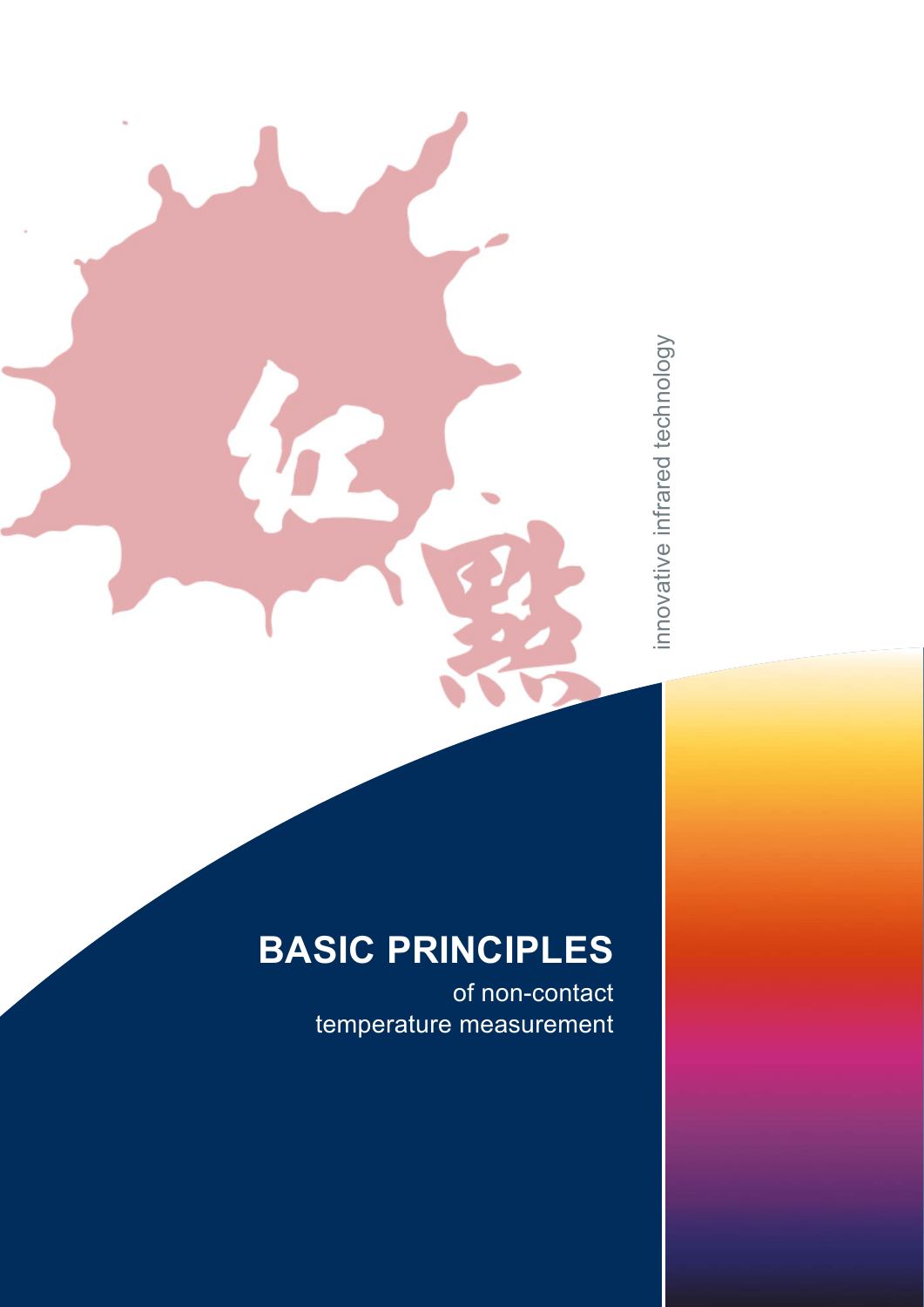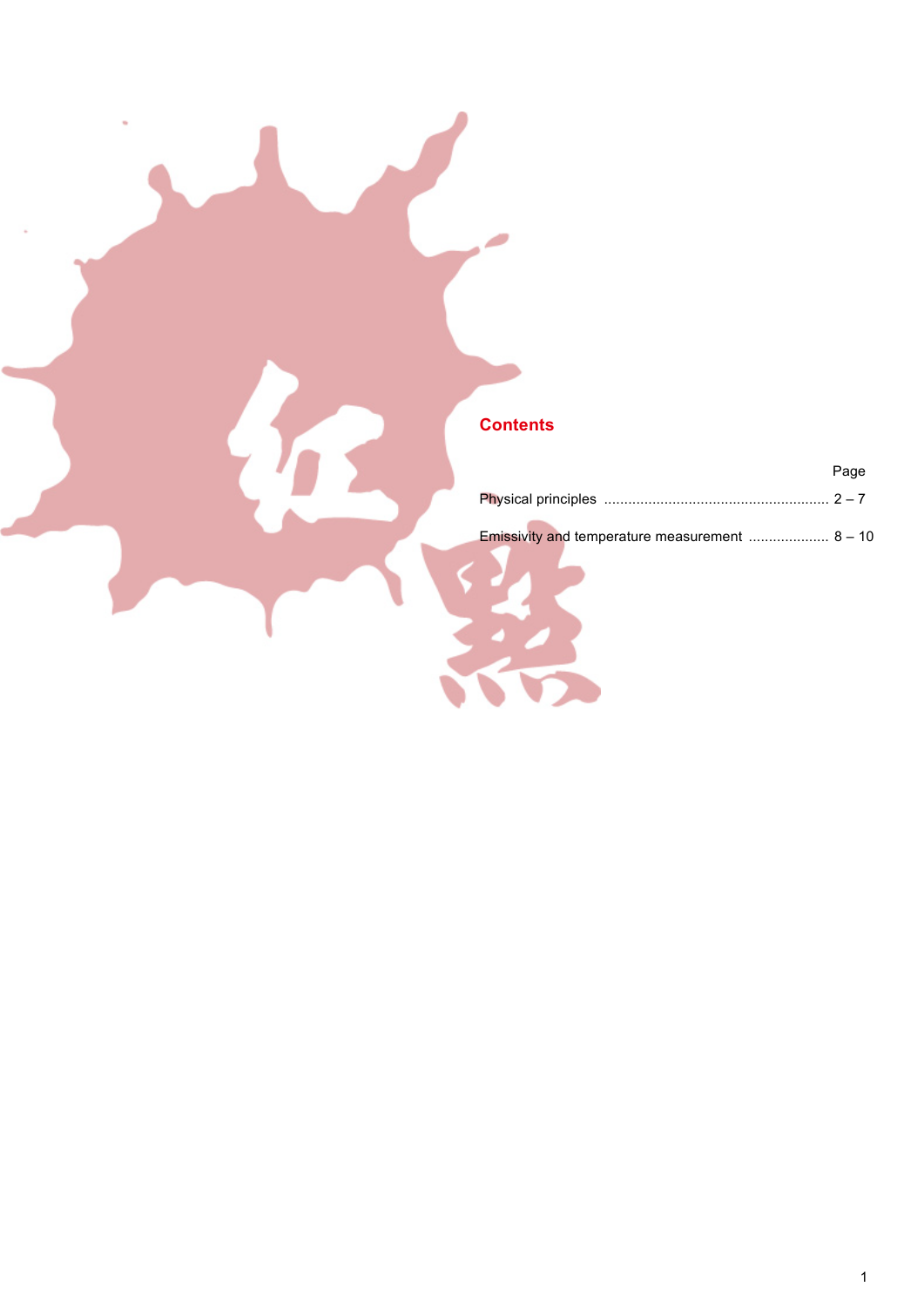## **Physical principles**



**Physical principles** With our eyes we see the world in visible light. Although visible light makes up only a small part of the radiation spectrum, the invisible light covers most of the remaining spectral range. The radiation of invisible light carries much more additional information.

#### **The infrared temperature measurement system**

Each body with a temperature above absolute zero (–273,15 °C = 0 Kelvin) emits electromagnetic radiation from its surface, which is proportional to its intrinsic temperature. A part of this so-called intrinsic radiation is infrared radiation, which can be used to measure a body's temperature. This radiation penetrates the atmosphere. With the help of a lens (input optics) the beams are focused on a detector element, which generates an electrical signal proportional to the radiation. The signal is amplified and, using successive digital signal processing, is transformed into an output signal proportional to the object temperature. The measuring value may be



*Infrared System*

shown in a display or released as analog output signal, which supports an easy connection to control systems of the process management.

The advantages of non-contact temperature measurement are obvious – it supports:

- Temperature measurements of moving or overheated objects and of objects in hazardous surroundings
- Very fast response and exposure times
- Non-interactive measurement, no influence on the measuring object
- Non-destructive measurement
- Measurement point durability, no mechanical wear





*William Herschel (1738 – 1822)*

## **Discovery of the infrared radiation**

Searching for new optical material, William Herschel accidentally discovered the infrared radiation in 1800. He blackened the tip of a sensitive mercury thermometer and used it as measuring system to test the heating properties of different colors of the spectrum, which were directed to a tapletop by having beams of light shine through a glass prism. With this, he tested the heating of different colors of the spectrum. When he moved the thermometer in the dark area beyond the red end of the spectrum, Herschel noticed that the temperature continued to rise. The temperature rose even more in the area behind the red end of the spectrum. He ultimately found the point of maximum temperature far behind the red area. Today this area is called "infrared wavelength area".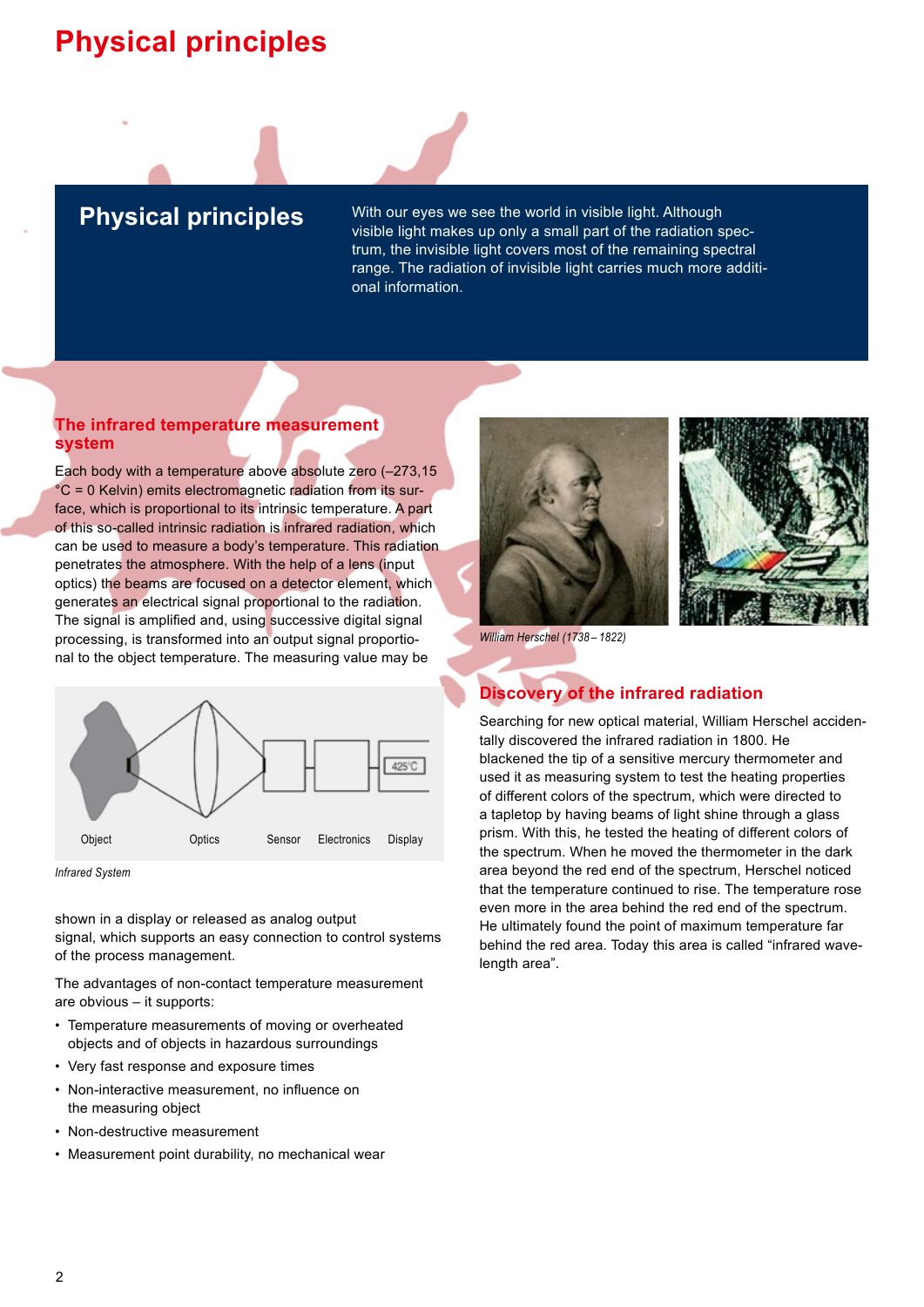

*The electromagnetic spectrum with the infrared area used by pyrometers.*

### **The electromagnetic radiation spectrum**

In a literal and physical sense, a spectrum is understood as the intensity of a mixture of electromagnetic waves that function as wavelength or frequency. The electromagnetic radiation spectrum covers a wavelength area of about 23 decimal powers and varies from sector to sector in origin, creation and application of the radiation. All types of electromagnetic radiation follow similar principles of diffraction, refraction, reflection and polarization. Their expansion speed corresponds to the light speed under normal conditions: The result of multiplying wavelength with frequency is constant:

#### $λ \cdot$ **f** = **c**

The infrared radiation covers a very limited part in the whole range of the electromagnetic spectrum: It starts at the visible range of about 0.78 µm and ends at wavelengths of approximately 1000 µm.

Wavelengths ranging from 0.7 to 14 µm are important for infrared temperature measurement. Above these wavelengths the energy level is so low, that detectors are not sensitive enough to detect them.

#### **Physical principles**

In 1900 Max Planck, Josef Stefan, Ludwig Boltzmann, Wilhelm Wien and Gustav Kirchhoff precisely defined the electromagnetic spectrum and established qualitative and quantitative correlations for describing infrared energy.

## **The black body**

A black body is an abstracted physical body, which absorbs all incoming radiation. It has neither refective nor transmissive properties.

α **=** ε **= 1** (α absorption, ε emissivity)

A black body radiates the maximum energy possible at each wavelength. The concentration of the radiation does not depend on angles. The black body is the basis for understanding the physical principles of non-contact temperature measurement and for calibrating infrared thermometers.



*Cross section of a black body:* 

 $1$  – ceramic conduit,  $2$  – heating,  $3$  – conduit made from  $Al_2O_3$ ,  $4$  – aperture

The construction of a black body is simple. A thermal hollow body has a small hole at one end. If the body is heated and reaches a certain temperature, and if temperature equilibrium is reached inside the hollow room, the hole ideally emits black radiation of the set temperature. For each temperature range and application purpose the construction of these black bodies depends on material and the geometric structure. If the hole is very small compared to the surface as a whole, the interference of the ideal state is very small. If you point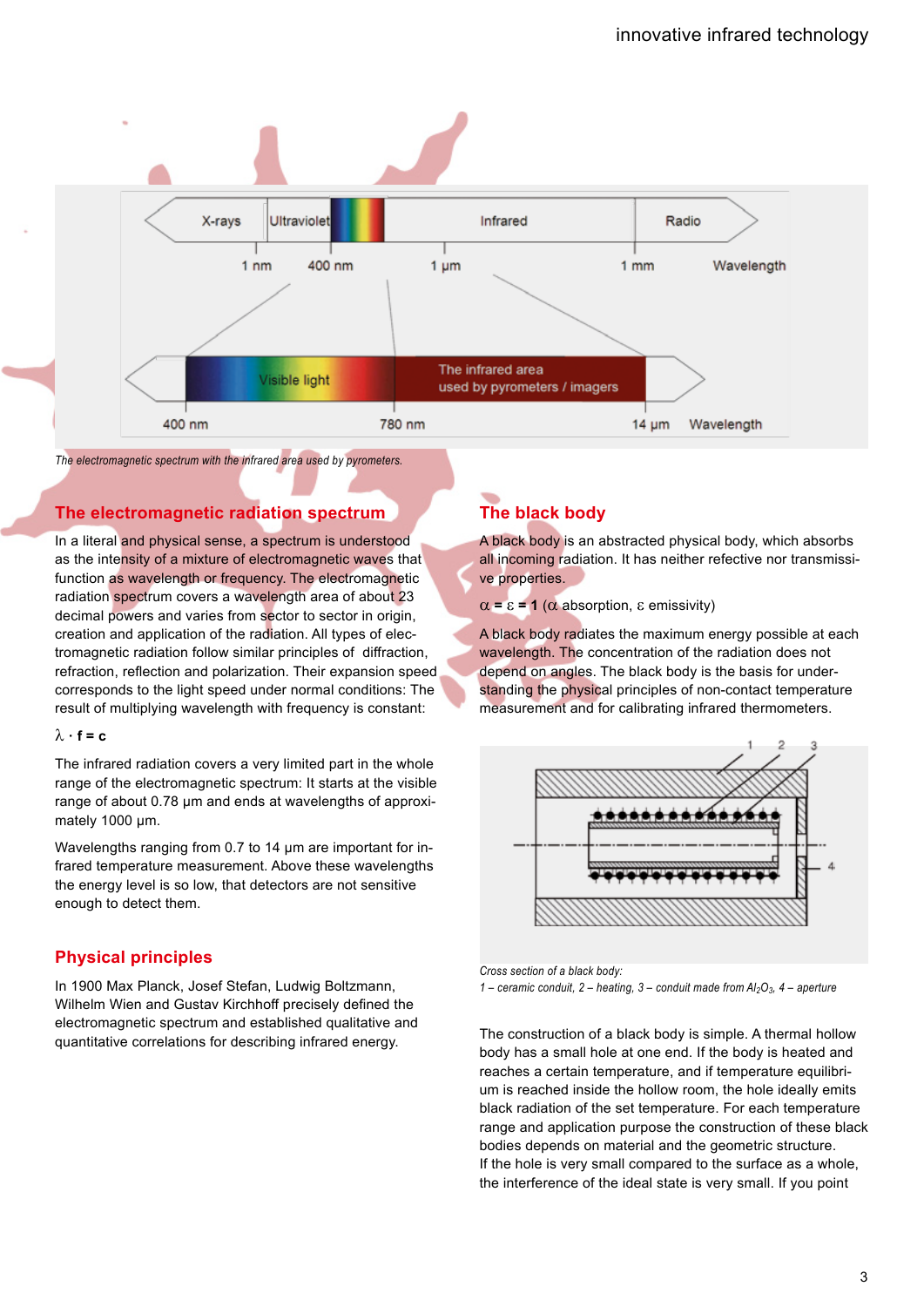## **Physical principles**

the measuring device on this hole, you can declare the temperature emitting from inside as black radiation which you can use for calibrating your measuring device. In reality, simple systems use surfaces, which are covered with pigmented paint and show absorption and emissivity values of 99 % within the required wavelength range. Usually, this is sufficient for calibrations of actual measurements.

## **Radiation principles of a black body**

The radiation law by Planck shows the basic correlation for non-contact temperature measurements: It describes the spectral specific radiation  $M_{\lambda s}$  of the black body into the half space depending on its temperature T and the wavelength λ.



The following illustration shows the graphic description of the formula depending on  $\lambda$  with different temperatures as parameters.

With rising temperatures the maximum of the spectral specific<br>C light speed

- *light speed*
- $C_1$  3.74 *\** 10<sup>-16</sup> *W m*<sup>2</sup><br> $C_2$  1.44 *\** 10<sup>-2</sup> *K m*
- $C_2$  **1.44 \* 10<sup>-2</sup> K m**<br>*h* Planck's constant *h Planck's constant*

radiation shifts to shorter wavelengths. As the formula is very abstract it cannot be used for many practical applications. But, you may derive various correlations from it. By integrating the spectral radiation intensity for all wavelengths from 0 to infinite you can obtain the emitted radiation value of the body as a whole. This correlation is called Stefan Boltzmann law.

#### **M**<sub> $λ$ S</sub> =  $\sigma \cdot T^4$  [Watt m<sup>2</sup>]  $\sigma$  = 5.67 · 10<sup>-8</sup> WM<sup>-2</sup> K<sup>-4</sup>

The entire emitted radiation of a black body within the overall wavelength range increases proportional to the fourth power of its absolute temperature. The graphic illustration of Planck's law also shows that the wavelength, which is used to generate the maximum of the emitted radiation of a black body, shifts when temperatures change. Wien's displacement law can be derived from Planck's formula by differentiation.

 $\lambda_{\text{max}} \cdot$  T = 2898 μm  $\cdot$  K



*Spectral specific radiation Mλs of the black body depending on the wavelength* 

The wavelength, showing the maximum radiation, shifts with increasing temperature towards the range of short wavelengths.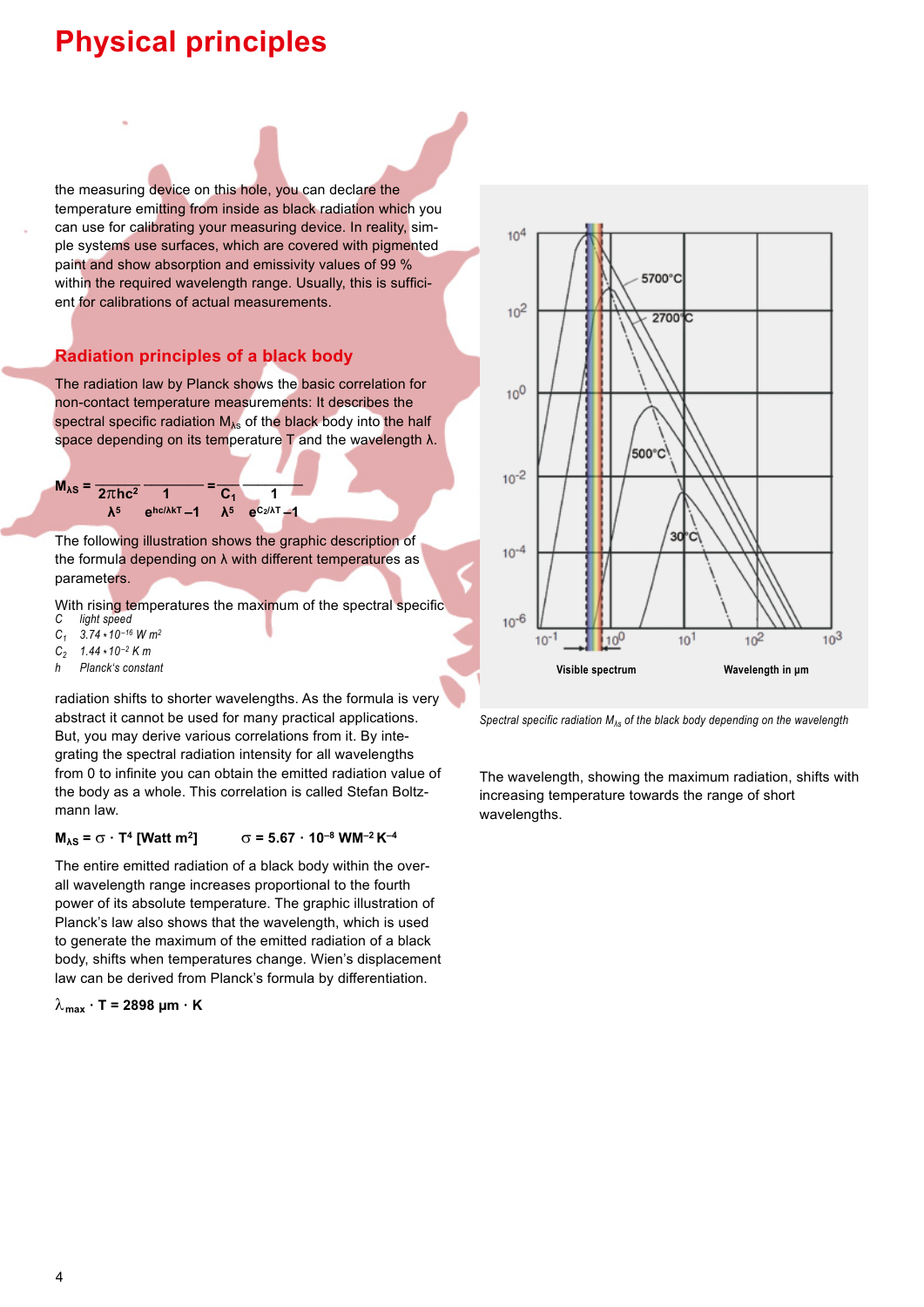### **The gray body**

Only few bodies meet the ideal of the black body. Many bodies emit far less radiation at the same temperature. The emissivity ε defines the relation of the actual radiation value and that of the black body. It is between zero and one. The infrared sensor receives the emitted radiation from the object surface, but also reflected radiation from the surroundings and potentially infrared radiation that has been transmitted through the black body.

#### ε **+** ρ **+** τ **= 1** ε emissivity ρ reflection τ transmissivity

Most bodies do not show transmissivity in infrared. Therefore the following applies:

ε **+** ρ **= 1**

#### **Construction and operation of infrared thermometers**

The illustration shows the basic construction of an infrared thermometer. Using input optics, the emitted infrared radiati-



*Block diagram of an infrared thermometer*

on is focused onto an infrared detector. The detector generates an electrical signal that corresponds to the radiation. which is subsequently amplified and can be used for further processing. Digital signal processing transforms the signal into an output value proportional to the object temperature, which is then either shown on a display or provided as an analog signal.

To compensate environmental temperature influences, a second detector records the temperature of the measuring device or its optical channel. The calculation of the temperature of the measuring object is done in three basic steps:

- 1. Transformation of the received infrared radiation into an electrical signal
- 2. Compensation of background radiation from device and object
- 3. Linearization and output of temperature information

In addition to the displayed temperature value, the thermometers also support linear outputs such as  $0/4 - 20$  mA, 0 – 10 V and thermocouple elements, which allow easy connection to process management control systems. Furthermore, due to internal digital measurement processing, most of the currently used infrared thermometers also feature digital interfaces (e.g. USB, RS485, Ethernet) for data output and to enable access to device parameters.

### **Infrared detectors**

The most important element in each infrared thermometer is the radiation receiver, also called detector. There are two main groups of infrared detectors.



**Thermopile** Pyroelectrical detector Bolometer FPA (for IR cameras)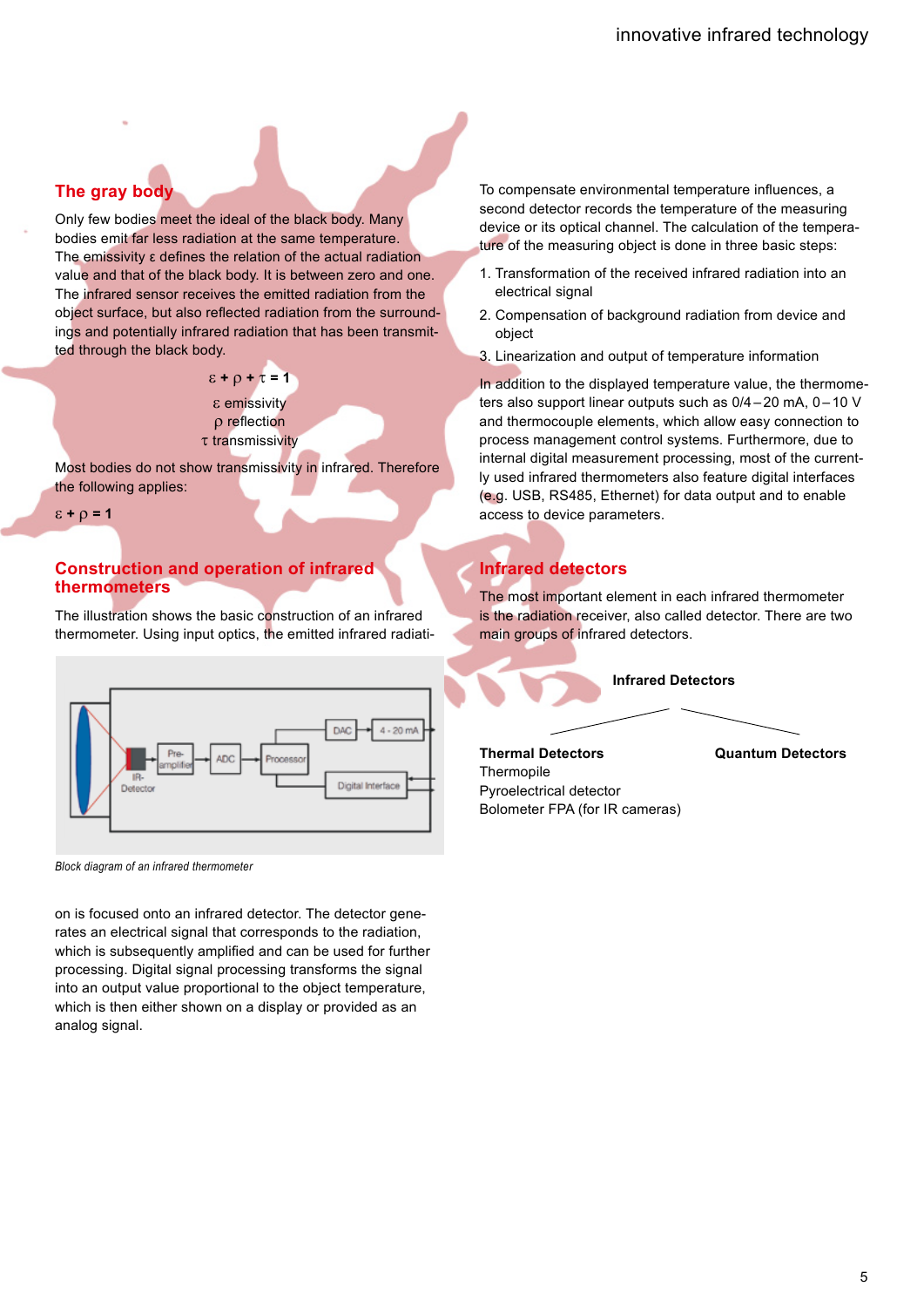## **Physical principles**

## **Thermal detectors**

With these detectors, the temperature of the sensitive element changes due to the absorption of electromagnetic radiation. The temperature chance causes a modification of the temperature-dependent property of the detector, which is electrically analyzed and serves as a measure for the absorbed energy.

#### **Radiation thermocouple elements (thermopiles)**

If the connection point between two different metallic materials is heated, the thermoelectrical effect results in an electrical voltage. The contact temperature measurement has been using this effect for a long time with the help of thermocouple elements. If the connection is warm because of absorbed





radiation, this component is called radiation thermocouple. The illustration shows thermocouples made of bismuth / antimony which are arranged on a chip round an absorbing element. In case the temperature of the detector increases, this results in a proportional voltage, which can be caught at the end of the bond isles.





*Construction of a pyroelectric detector*

#### **Pyroelectric detectors**

The illustration shows the basic construction of a pyroelectric detector. This sensitive element consists of pyroelectric material with two electrodes. As a result of the temperature change of the sensitive detector element, caused by the absorption of infrared radiation, the surface loading changes due to the pyroelectric effect. The so created electric output signal is processed by a preamplifier.

Due to the nature of how the loading is generated in the pyroelectric element, the radiation flow has to be continuously and alternately interrupted. The advantage of the frequence selective preamplifying is a better signal-to-noise ratio.

#### **Bolometers**

Bolometers exploit the temperature dependency of electric resistance. The sensitive element consists of a resistor, which changes when it absorbs heat. The change in resistance leads to a changed signal voltage. The material should have a high temperature factor of the electrical resistance in order to achieve high sensitivity and high specific detectivity. Bolometers that operate at room temperature use the temperature coefficient of metallic resistors (e. g. black layer and thin layer bolometer) as well as of semiconductor resistors (e. g. thermistor bolometers).

Nowadays, infrared imagers are based on the following technological developments:

The semiconductor technology replaces mechanical scanners. FPAs (Focal Plane Arrays) are produced on the basis of thin layer bolometers. Consequently VOX (Vanadium oxide) or amorphous silicon are used as alternative technologies. These technologies significantly improve the price-performance ratio. Today, common detector sizes are 160 x 120, 320 x 240 and 640 x 480 pixels.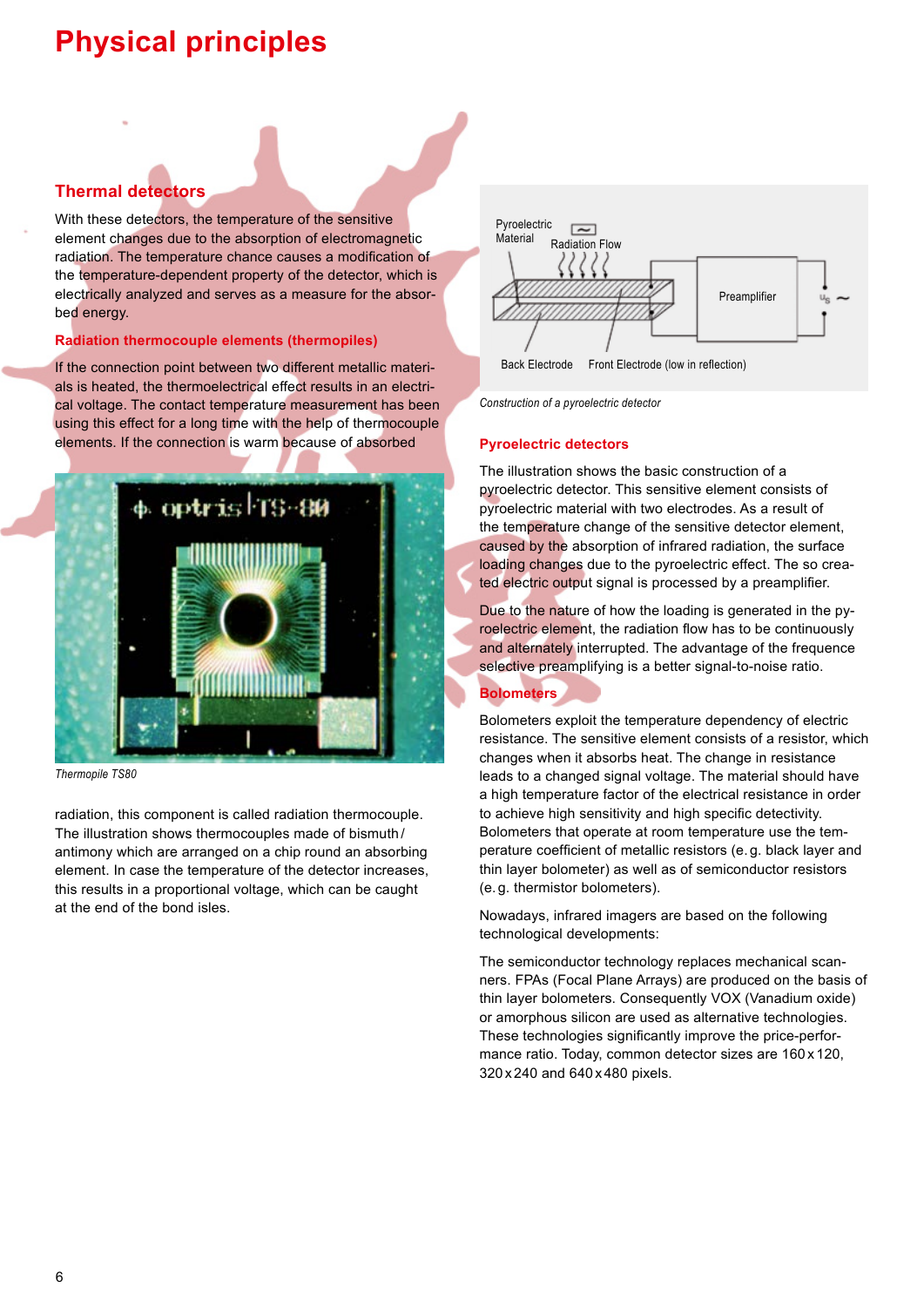## **Quantum detectors**

The decisive difference between quantum detectors and thermal detectors is their faster reaction on the absorbed radiation. The mode of operation of quantum detectors is based on the photo effect. The visible photons of the infrared radiation lead to an increase of the electrons into a higher energy level inside the semiconductor material. When the electrons fall back, an electric signal (voltage or power) is generated. Also, a change of the electric resistance is possible. These signals can be precisely evaluated. Quantum detectors are very fast  $(ns to  $\mu s$ ).$ 

The temperature of the sensitive element of a thermal detector changes relatively slowly. Time constants of thermal detectors are usually bigger than time constants of quantum detectors. Roughly approximated, one can say that time constants of thermal detectors can be measured in milliseconds whereas time constants of quantum detectors can be measured in nanoseconds or even microseconds.

Despite the fast development in the field of quantum detectors, there are many applications where thermal detectors are more suitable. That is why they share an equal status with quantum detectors.

#### **Transformation of infrared radiation into an electrical signal and calculation of the object temperature**

Since per the Stefan Boltzmann law, the electric signal of the detector is as follows:

**U ~** ε**Tobj 4**

As the reflected ambient radiation and the self-radiation of the infrared thermometer must also be considered, the formula is as follows:

**U** = **C** ⋅ [ε $T_{obj}$ <sup>4</sup> +(1 – ε) ⋅  $T_{amb}$ <sup>4</sup> –  $T_{pyr}$ <sup>4</sup>]

- U Detector signal  $T_{\text{obj}}$  Object temperature
- $T_{amb}$  Temperature of backround radiation
- $T_{pyr}$  Temperature of the device
- Device-specific constant

#### ρ **= 1 –** εReflection of object

Since infrared thermometers do not cover the total wavelength range, the exponent n depends on the wavelength λ. At wavelengths ranging from 1 to 14 um.

n is between 17 and 2 (at long wavelengths between 2 and 3 and at short wavelengths between 15 and 17).

**U** = **C** ·  $[\epsilon T_{obj}^n + (1 - \epsilon) \cdot T_{amb}^n - T_{ov}^n]$ 

Thus the object temperature is determined as follows:

$$
T_{obj} = n \sqrt{\frac{U - C \cdot T_{amb}^n + C \cdot \epsilon T_{amb}^n + C \cdot T_{pyr}^n}{C \epsilon}}
$$

The results of these calculations for all temperatures are stored as curve band in the EEPROM of the infrared thermometer. This guarantees quick access to the data and fast calculation of the temperature.

## **Emissivity**

The formula shows that the emissivity  $\varepsilon$  is essential, if you want to determine the temperature with radiation measurement. The emissivity measures the ratio of thermal radiation, which is generated by a gray and a black body of equal temperature. The maximum emissivity for the black body is 1. A gray body is an object, that has the same emissivity at all wavelengths and emits less infrared radiation than a black radiator  $(\epsilon$  <1). Bodies with emissivities, which depend on the temperature as well as on the wavelength, are called nongray or selective bodies (e.g. metals).

*see emissivity table starting page 34*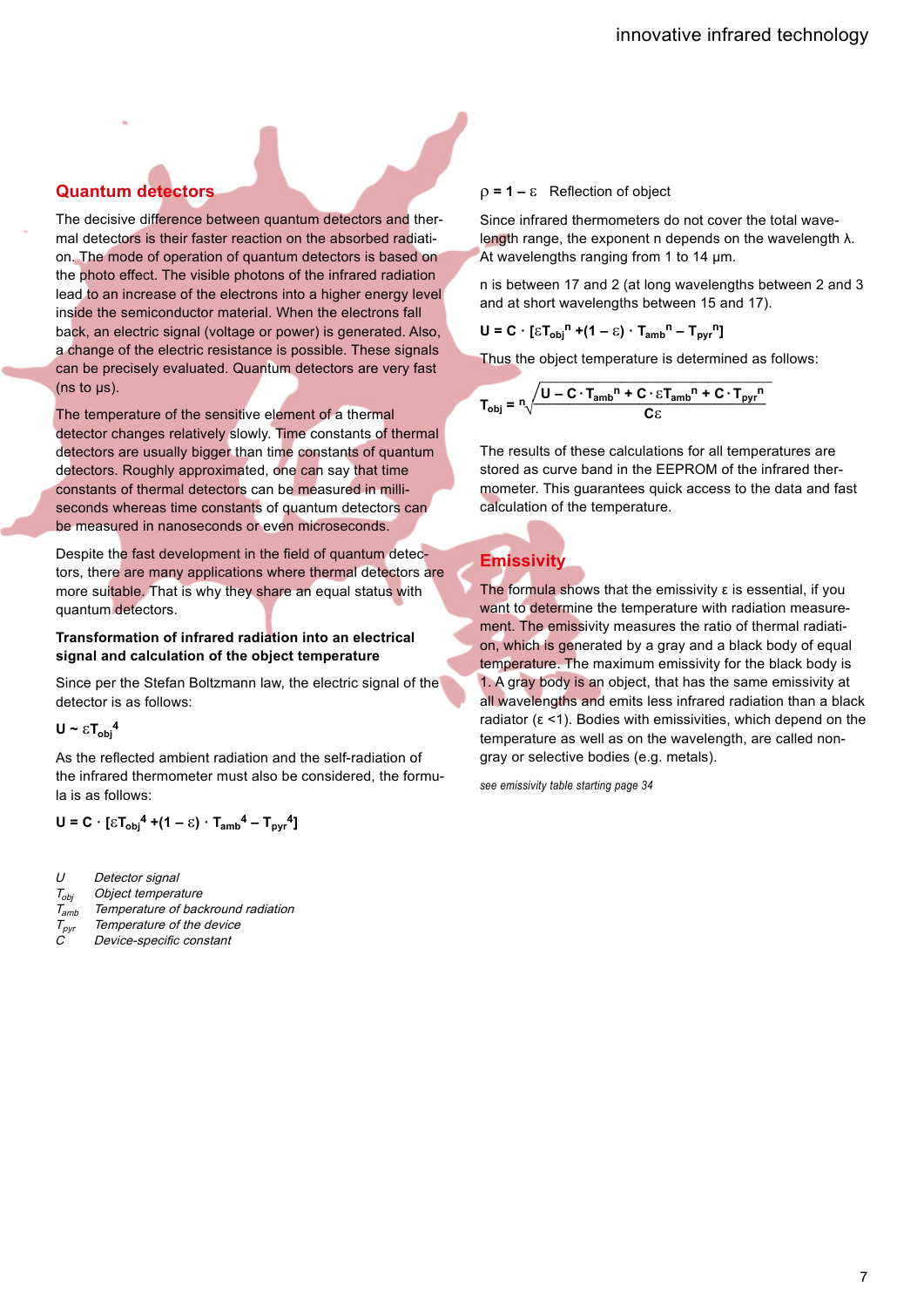## **Emissivity and temperature measurement**

**Emissivity and temperature measurement**

Emissivity is a key factor for the accurate measurement of temperatures. It depends on various influences and must be adjusted according to the application.

Theoretically, emissivity depends on the material, its surface, temperature, wavelength, measuring angle and sometimes on the measuring arrangement. Many objects consisting of non-metallic material show high and relatively constant emissivity independent of their surface consistency, at least in long-wave spectral ranges.



*Spectral emissivity of some materials: 1 Enamel, 2 Plaster, 3 Concrete, 4 Chamotte*

Generally, metallic materials show a low emissivity, which strongly depends on the surface consistency and which drop in higher wavelengths.



*Spectral emissivity of metallic materials: 1 Silver, 2 Gold, 3 Platinum, 4 Rhodium, 5 Chrome, 6 Tantalum, 7 Molybdenum*

#### **Temperature measurement of metallic materials**



*Measurement on bearing rings during hardening process*

This may result in varying and unreliable measuring results. When selecting a suitable temperature measurement device, please ensure that the infrared radiation is measured at a specific wavelength and in a specific temperature range, in which metallic materials display a relatively high emissivity. The graph below shows that it makes sense to use the shortest possible wavelength available for measuring, since measuring errors increase in correlation to the wavelength for many types of metals. For metals, the optimal wavelength at high temperatures is 0.8 to 1.0 µm, which lies at the limit of the visible area.

In addition, wavelengths of 1.6 µm, 2.2 µm and 3.9 µm are possible.



*Measurement error of 10 % as result of wrongly adjusted emissivity and in dependence on wavelength and object temperature (LT: 8 – 14 µm; G5: 5 µm; MT: 3.9 µm; 3M: 2.3 µm; 2M: 1.6 µm; 1M: 1.0 µm); 05M: 525 nm.*

*Further information in our High Temperature Applications brochure: http://www.optris.com/metal*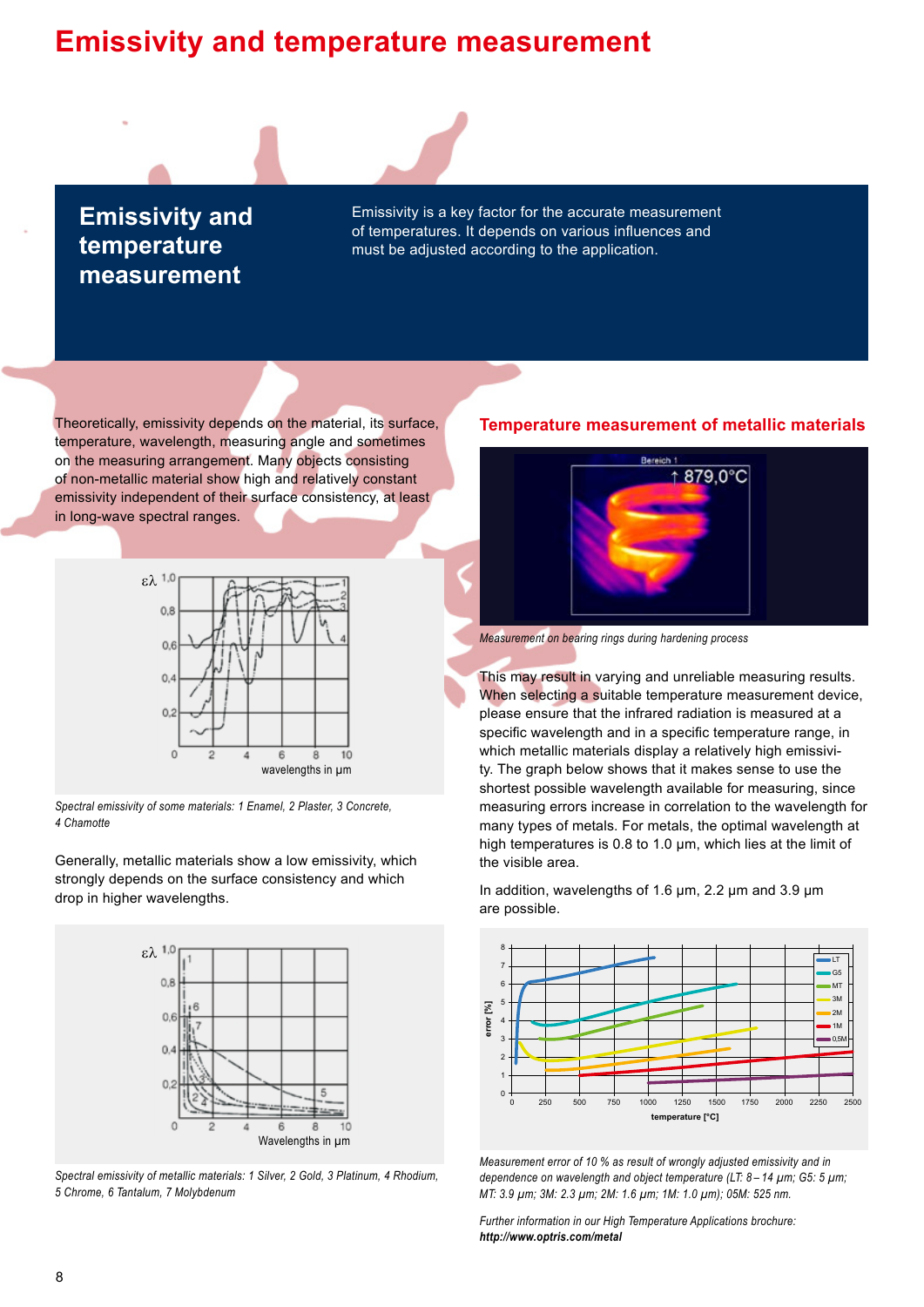### **Temperature measurement of plastics**

Transmission rates of plastics vary according to wavelength. They react inversely proportional to the thickness, whereas thin materials are more transmissive than thick plastics. Optimal measurements can be carried out with wavelengths, where transmissivity is almost zero. Independent of the thickness. Polyethylene, polypropylene, nylon and polystyrene are non-transmissive at 3.43 µm; polyester, polyurethane, Teflon, FEP and polyamide are non-transmissive at 7.9 µm. For thicker and pigmented films, wavelengths between 8 and 14 µm can be selected.



*Spectral transmissivity of plastic films made from polyethylene*



*Spectral transmissivity of plastic films made of polyester*

The manufacturer of infrared thermometers can determine the optimal spectral range for the temperature measurement by testing the plastics material. The reflection is between 5 and 10 % for almost all plastics.



*Detailed analysis of preforms during bottle manufacturing*

*Further information about plastics applications in our brochure: http://www.optris.com/plastics*

#### **Temperature measurement of glass**



*Hot spot measurement on glass tubes*

If temperature measurements are performed on glass with IR thermometers or the special IR camera optris PI G7, both reflection and transmissivity must be considered. A careful selection of the wavelength facilitates measurements of the glass surface as well as of the deeper layers of the glass. Wavelengths of 1.0 um, 2.2 um or 3.9 um are appropriate for measuring deeper layers, whereas 5 µm and 7.9 µm are recommended for surface measurements. At low temperatures, wavelengths between 8 and 14 µm should be selected in combination with an emissivity of 0.85 in order to compensate reflection. For this purpose, a thermometer with short response time should be used, since glass is a poor heat conductor and the surface temperature can change quickly.



*Spectral transmissivity of glass*

*Further information in our glass applications overview: http://www.optris.com/temperature-monitoring-glass-industry*